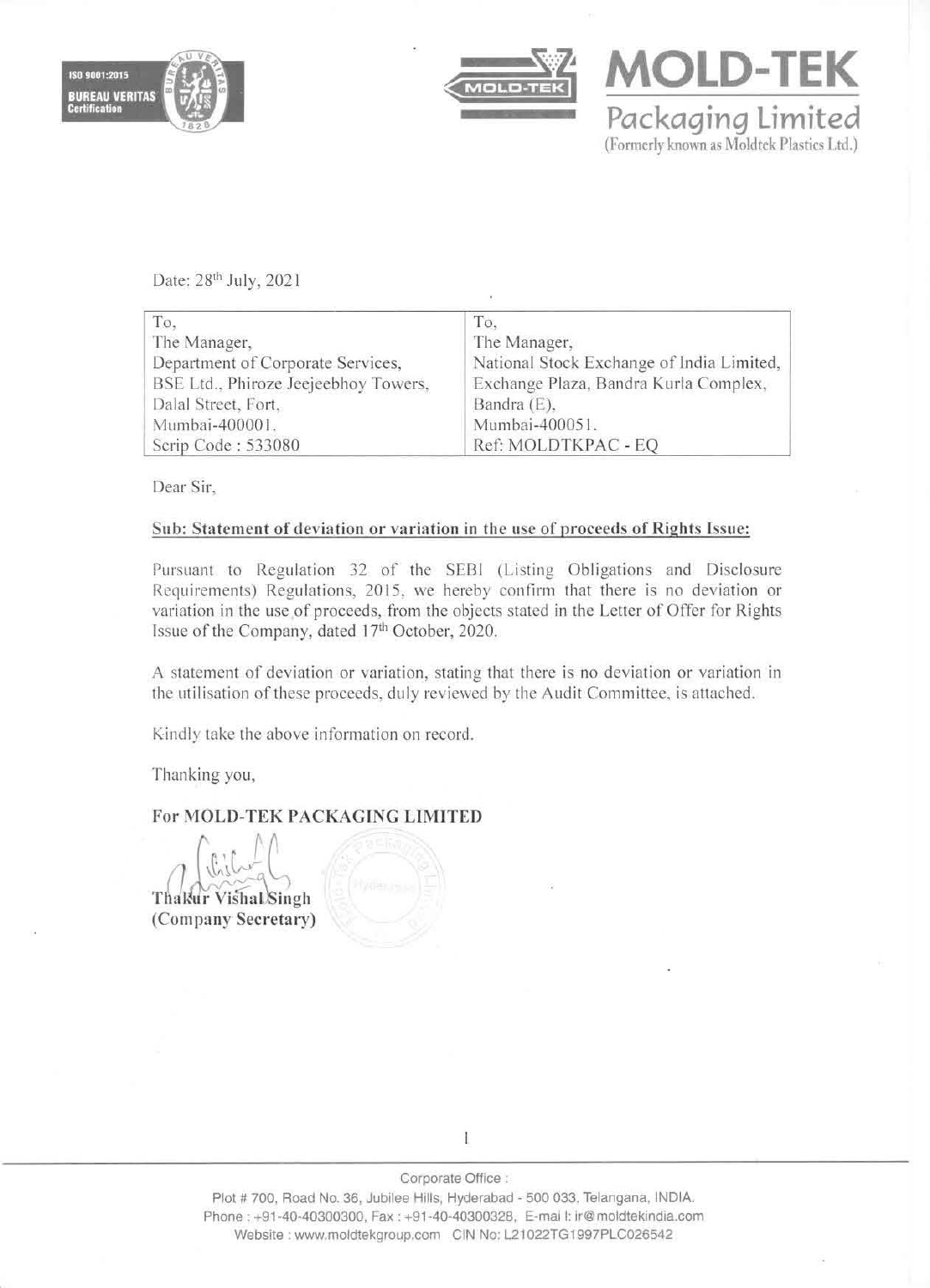



Packaging Limited

**MOLD-TEK** 

### STATEMENT OF DEVIATION / VARIATION IN UTILISATION OF FUNDS RAISED FOR THE OUARTER ENDED 30TH JUNE, 2021.

| S<br>No. | Name of listed entity                                                                                                                     |                                  |                                                                      | <b>Mold-Tek Packaging Limited</b> |                                   |                   |                                                                                                 |                |  |  |
|----------|-------------------------------------------------------------------------------------------------------------------------------------------|----------------------------------|----------------------------------------------------------------------|-----------------------------------|-----------------------------------|-------------------|-------------------------------------------------------------------------------------------------|----------------|--|--|
| 1.       | <b>Mode of Fund Raising</b>                                                                                                               |                                  | <b>Rights Issues</b>                                                 |                                   |                                   |                   |                                                                                                 |                |  |  |
| 2.       | <b>Date of Raising Funds</b>                                                                                                              |                                  | 28 <sup>th</sup> October, 2020 to 11 <sup>th</sup> November, 2020    |                                   |                                   |                   |                                                                                                 |                |  |  |
| 3.       | #Amount Raised                                                                                                                            |                                  | Rs. 1,782.60 Lakhs (Equals 25% of Total Rights issue amount)         |                                   |                                   |                   |                                                                                                 |                |  |  |
|          | (Refer Notes)                                                                                                                             |                                  | (Total amount to be raised under Rights issue is Rs. 7,130.44 Lakhs) |                                   |                                   |                   |                                                                                                 |                |  |  |
| 4.       | <b>Report filed for Quarter</b><br>ended                                                                                                  |                                  | 30th June, 2021                                                      |                                   |                                   |                   |                                                                                                 |                |  |  |
| 5.       | <b>Monitoring Agency</b>                                                                                                                  |                                  | Not Applicable                                                       |                                   |                                   |                   |                                                                                                 |                |  |  |
| 6.       | Monitoring Agency Name,<br>if applicable                                                                                                  |                                  | Not Applicable                                                       |                                   |                                   |                   |                                                                                                 |                |  |  |
| 7.       | Is there a Deviation /<br>Variation in use of funds<br>raised                                                                             |                                  | No                                                                   |                                   |                                   |                   |                                                                                                 |                |  |  |
| 8.       | If yes, whether the same is<br>pursuant to change in<br>terms of a contract or<br>objects, which was<br>approved by the<br>shareholders   |                                  | Not Applicable                                                       |                                   |                                   |                   |                                                                                                 |                |  |  |
| 9.       | If Yes, Date of shareholder<br>Approval                                                                                                   |                                  | Not Applicable                                                       |                                   |                                   |                   |                                                                                                 |                |  |  |
| 10.      | Explanation for the<br>Deviation / Variation                                                                                              |                                  | Not Applicable                                                       |                                   |                                   |                   |                                                                                                 |                |  |  |
| 11.      | <b>Comments of the Audit</b><br>Committee after review                                                                                    |                                  | Noted                                                                |                                   |                                   |                   |                                                                                                 |                |  |  |
| 12.      | if any                                                                                                                                    | Comments of the auditors,        |                                                                      | None                              |                                   |                   |                                                                                                 |                |  |  |
| 13.      | Objects for which funds<br>have been raised and where<br>there has been a deviation,<br>in the following table                            |                                  | There are no deviations                                              |                                   |                                   |                   |                                                                                                 |                |  |  |
| 14.      | Original Object                                                                                                                           | $\mathbf d$<br>Object,<br>if any | Modifie                                                              | Original<br>Allocation            | Modified<br>allocation,<br>if any | Funds<br>Utilised | Amount of<br>Deviation/V<br>ariation for<br>the quarter<br>according to<br>applicable<br>object | Remarks if any |  |  |
| a)       | Repayment/prepayme<br>nt of certain working<br>capital borrowings of<br>our Company, in full<br>or in part/ General<br>corporate purposes | <b>NA</b>                        |                                                                      | 1,782.60<br>lakhs                 | NA                                | 1,782.60<br>lakhs | <b>NIL</b>                                                                                      | None           |  |  |

Corporate Office :

Plot # 700, Road No. 36, Jubilee Hills, Hyderabad - 500 033, Telangana, INDIA. Phone: +91-40-40300300, Fax: +91-40-40300328, E-mail: ir@moldtekindia.com Website : www.moldtekgroup.com CIN No: L21022TG1997PLC026542